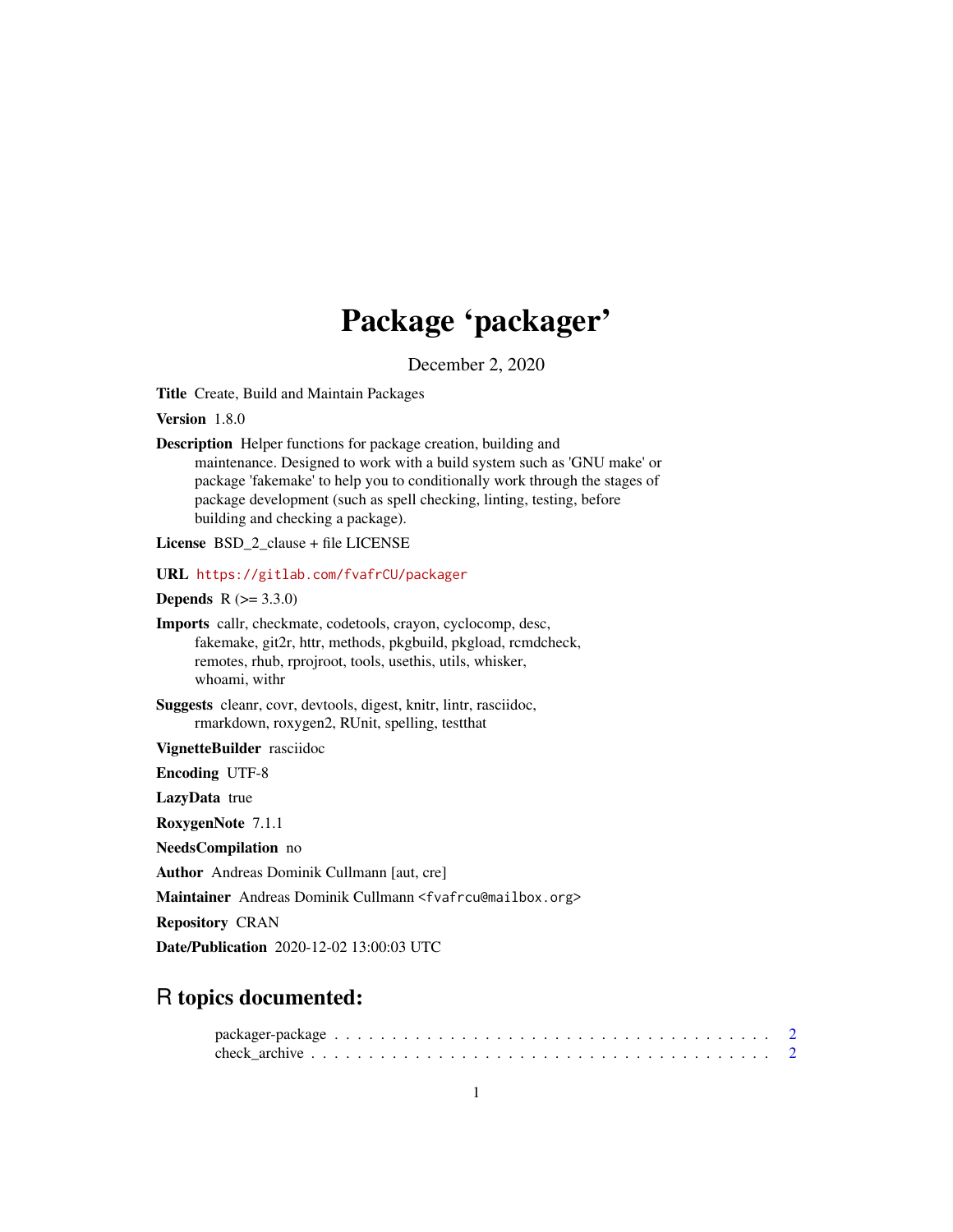<span id="page-1-0"></span>

|       |                                                                                                 | 3              |
|-------|-------------------------------------------------------------------------------------------------|----------------|
|       |                                                                                                 | $\overline{4}$ |
|       |                                                                                                 | 5              |
|       |                                                                                                 | 6              |
|       |                                                                                                 | 6              |
|       |                                                                                                 | $\tau$         |
|       |                                                                                                 | - 8            |
|       | $get\_pkg\_archive\_path \ldots \ldots \ldots \ldots \ldots \ldots \ldots \ldots \ldots \ldots$ | -8             |
|       |                                                                                                 | - 9            |
|       |                                                                                                 |                |
|       |                                                                                                 |                |
|       |                                                                                                 |                |
|       |                                                                                                 |                |
|       |                                                                                                 |                |
|       |                                                                                                 |                |
|       |                                                                                                 |                |
|       |                                                                                                 |                |
|       |                                                                                                 |                |
| Index |                                                                                                 | 17             |

packager-package *Helps Me Create, Build and Maintain Packages*

#### Description

Helper functions for package creation, building and maintenance, heavily borrowing from devtools 1.13.3.

#### Details

```
You will find the details in
vignette("An_Introduction_to_packager",package = "packager").
```
<span id="page-1-1"></span>check\_archive *Check a Package Archive*

#### Description

This is a wrapper to [callr::rcmd\\_safe\(](#page-0-0)"check"), similar to, but leaner than [rcmdcheck::rcmdcheck](#page-0-0). While the latter parses the output of rcmd\_safe and uses clisymbols in the callback, we here just return bare output and use [writeLines](#page-0-0) as callback. This should result in a screen display that is identical to the output of R CMD check.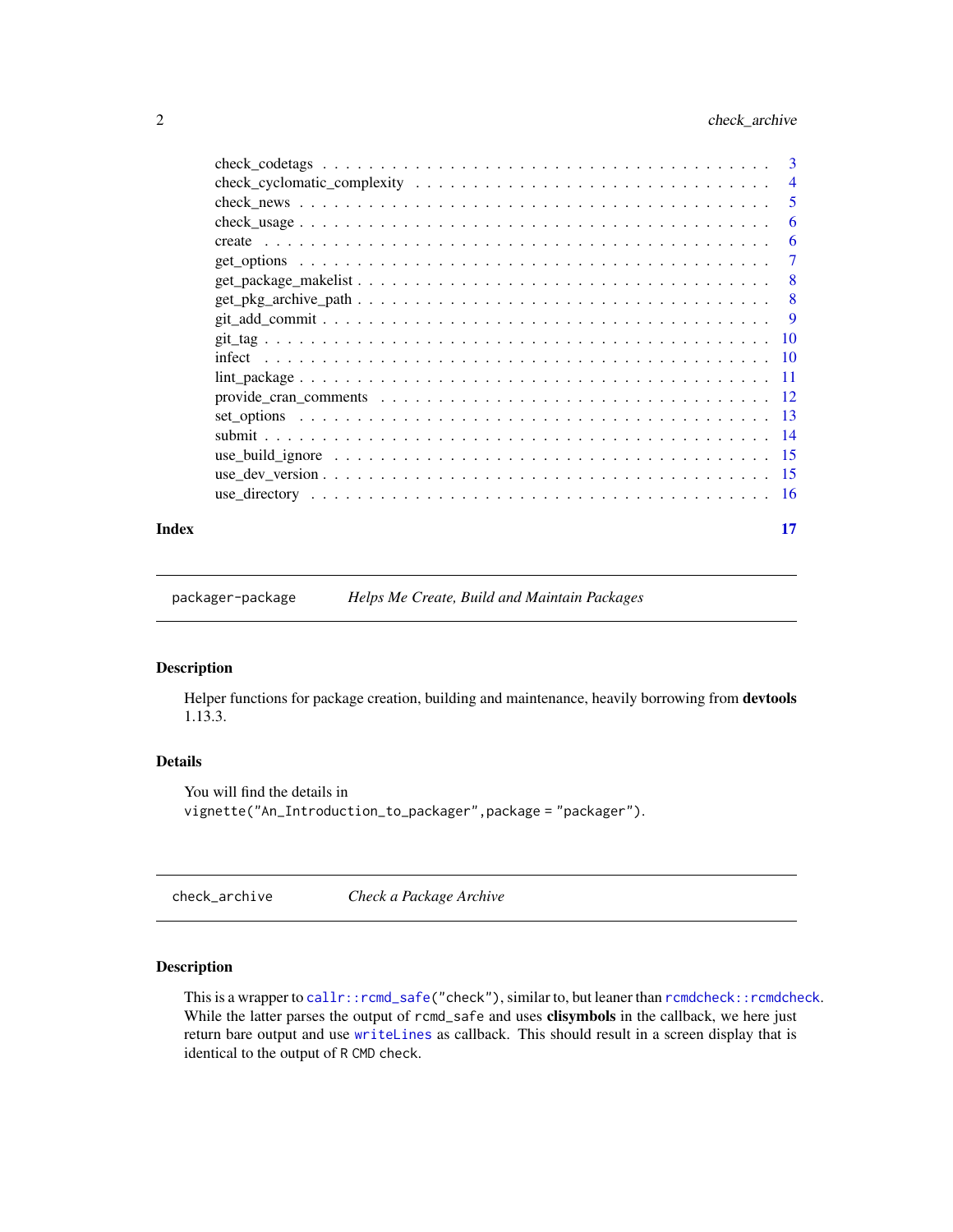#### <span id="page-2-0"></span>check\_codetags 3

#### Usage

```
check_archive(path, cmdargs = NULL)
```
check\_archive\_as\_cran(path)

#### Arguments

| path    | Path to the package archive.              |
|---------|-------------------------------------------|
| cmdargs | Command line arguments (see callr::rcmd). |

#### Value

A list with standard output, standard error and exit status of the check. (see [callr::rcmd](#page-0-0)).

#### Note

check\_archive\_as\_cran is a convenience Wrapper to check\_archive.

#### See Also

Other maintenance functions: [check\\_codetags\(](#page-2-1)), [check\\_cyclomatic\\_complexity\(](#page-3-1)), [check\\_news\(](#page-4-1)), [check\\_usage\(](#page-5-1)), [get\\_check\\_status\(](#page-0-0))

Other maintenance functions: [check\\_codetags\(](#page-2-1)), [check\\_cyclomatic\\_complexity\(](#page-3-1)), [check\\_news\(](#page-4-1)), [check\\_usage\(](#page-5-1)), [get\\_check\\_status\(](#page-0-0))

#### Examples

```
## Not run:
package_path <- file.path(tempdir(), "fakepack")
usethis::create_package(path = package_path)
file.copy(system.file("templates", "throw.R", package = "fakemake"),
          file.path(package_path, "R"))
roxygen2::roxygenize(package_path)
print(tarball <- get_pkg_archive_path(package_path))
pkgbuild::build(pkg = package_path, path = package_path)
print(check_archive(tarball))
```
## End(Not run)

<span id="page-2-1"></span>check\_codetags *Check for Code Tags*

#### Description

You do use code tags (see [PEP 350](https://www.python.org/dev/peps/pep-0350/) for example)? This function searches for files under a directory containing such tags.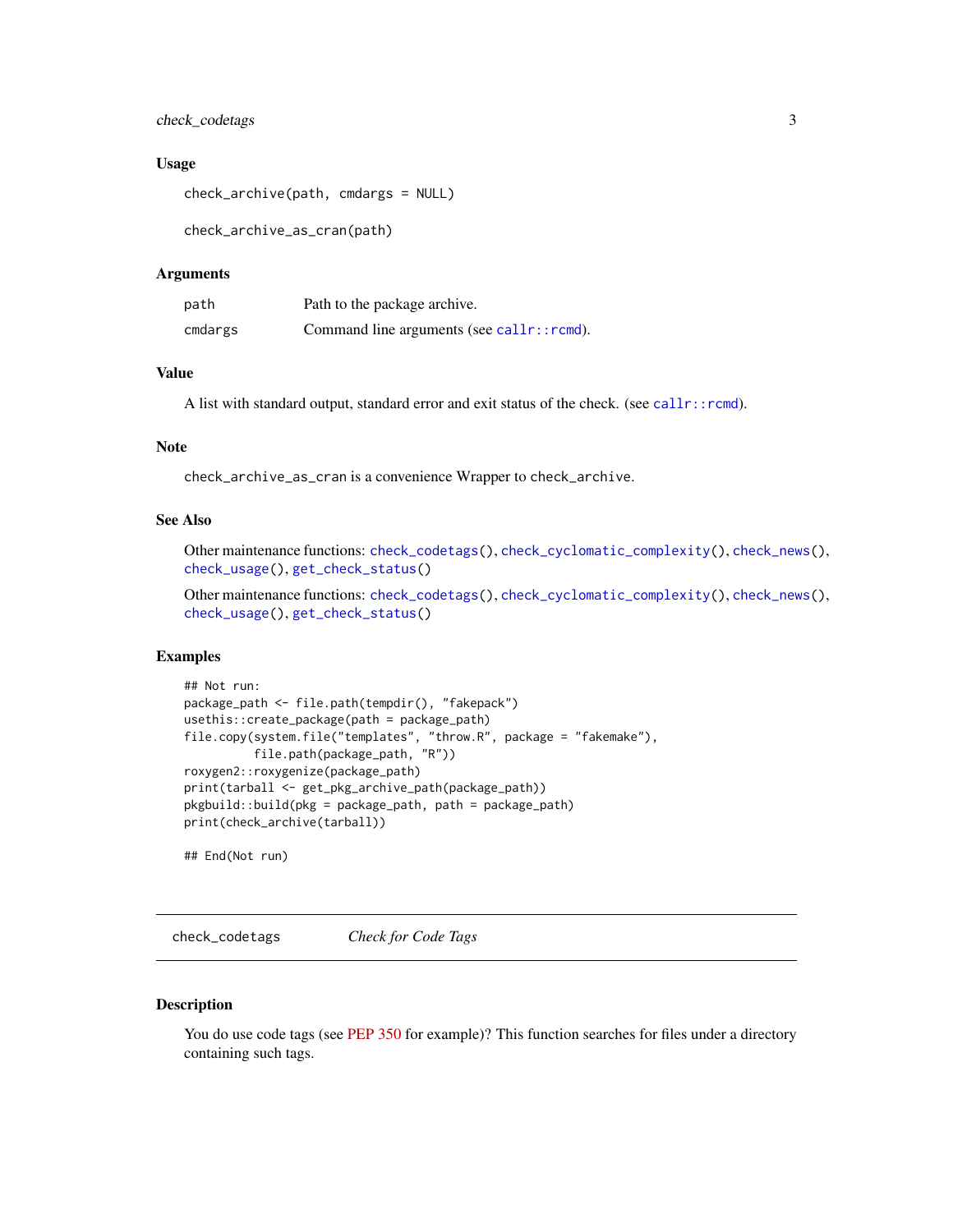#### Usage

```
check_codetags(
  path = ".'',exclude_pattern = "\\.Rcheck/",
  include<sub>pattern</sub> = "\\.[Rr]$|\\.[Rr]md$",
  pattern = "XXX:|FIXME:|TODO:"
\mathcal{L}
```
#### Arguments

| path            | to a directory, typically a package root.                                        |
|-----------------|----------------------------------------------------------------------------------|
| exclude_pattern |                                                                                  |
|                 | A pattern for exclusions based on the file names. Stronger than include_pattern. |
| include_pattern |                                                                                  |
|                 | A pattern for inclusions based on the file names.                                |
| pattern         | The pattern to search for.                                                       |
|                 |                                                                                  |

#### Value

A character vector of hits.

#### See Also

Other maintenance functions: [check\\_archive\(](#page-1-1)), [check\\_cyclomatic\\_complexity\(](#page-3-1)), [check\\_news\(](#page-4-1)), [check\\_usage\(](#page-5-1)), [get\\_check\\_status\(](#page-0-0))

#### Examples

dir <- system.file("templates", package = "packager") check\_codetags(dir)

<span id="page-3-1"></span>check\_cyclomatic\_complexity

*Check* Cyclomatic Complexity

#### Description

Run [cyclocomp\\_package\\_dir](#page-0-0) on the package throwing an error when the maximum complexity is exceeded.

### Usage

```
check_cyclomatic_complexity(path = ".", max_complexity = 10)
```

| path | Path to the package directory (see devtools: : as . package).                  |
|------|--------------------------------------------------------------------------------|
|      | max_complexity The maximum cyclomatic complexity (which must not be exceeded). |

<span id="page-3-0"></span>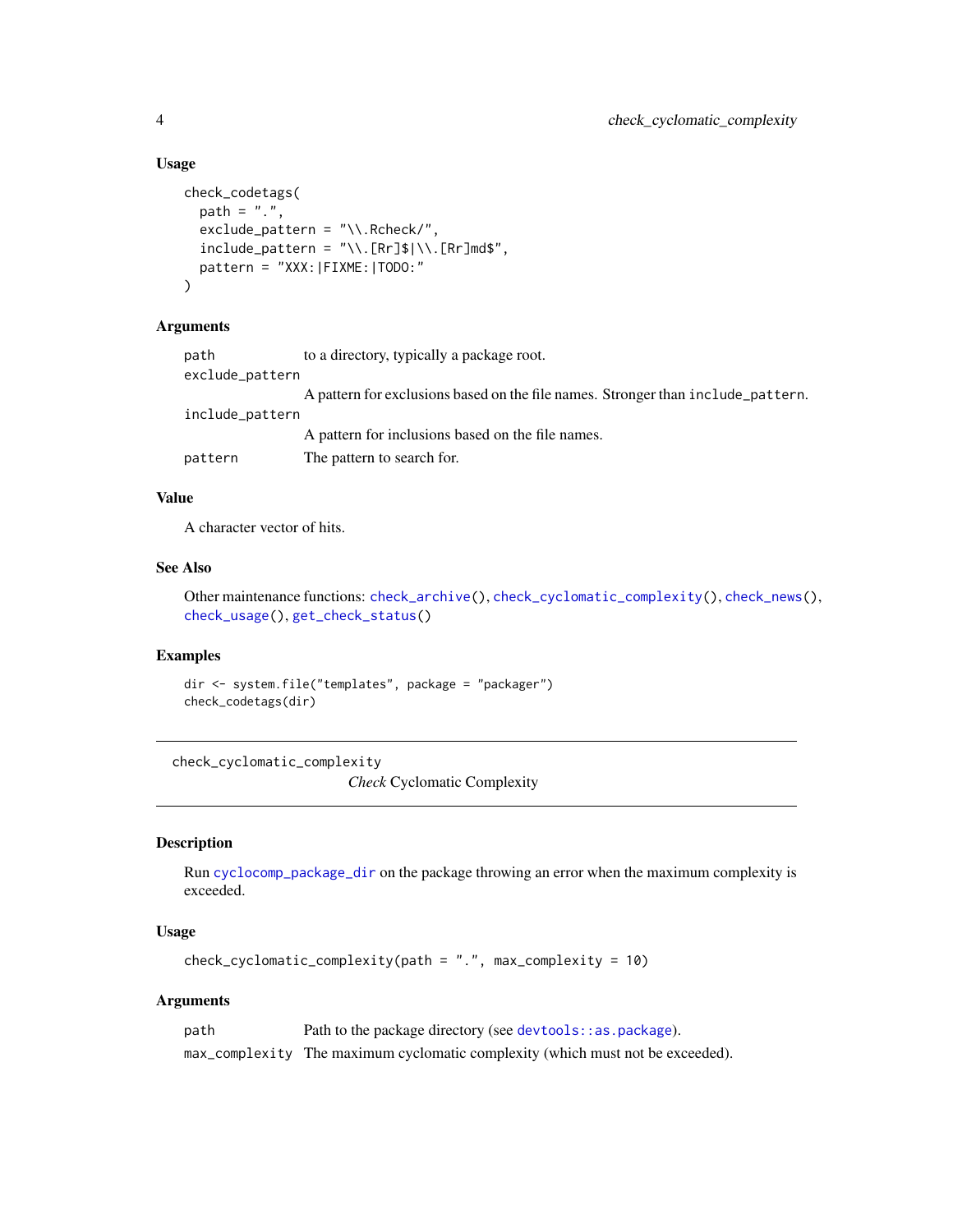#### <span id="page-4-0"></span>check\_news 5

#### Value

[Invisibly](#page-0-0) [TRUE](#page-0-0) if maximum cyclomatic complexity is not exceeded, throws an error otherwise.

#### See Also

Other maintenance functions: [check\\_archive\(](#page-1-1)), [check\\_codetags\(](#page-2-1)), [check\\_news\(](#page-4-1)), [check\\_usage\(](#page-5-1)), [get\\_check\\_status\(](#page-0-0))

#### Examples

```
## Not run:
# download and untar sources of some archived package
package <- "excerptr"
root <- paste0("http://cran.r-project.org/src/contrib/Archive/", package)
version <- "1.0.0"
tarball <- paste0(paste(package, version, sep = "_"), ".tar.gz")
remote_tarball <- paste(root, tarball, sep = "/")
local_tarball <- file.path(tempdir(), tarball)
utils::download.file(remote_tarball, local_tarball)
utils::untar(local_tarball, exdir = tempdir())
res <- tryCatch(check_cyclomatic_complexity(path = file.path(tempdir(),
                                                             package)),
                error = identity)
```
print(res)

## End(Not run)

<span id="page-4-1"></span>check\_news *Check for '*NEWS.md*' Being Up to Date*

#### Description

Compare your 'NEWS.md' file to the 'Version' entry in DESCRIPTION.

#### Usage

```
check\_news(path = "."')
```
#### Arguments

path Path to the package directory (see devtools: : as . package).

#### Value

[Invisibly](#page-0-0) [TRUE](#page-0-0) if 'NEWS.md' matches DESCRIPTION, throws an error otherwise.

#### See Also

Other maintenance functions: [check\\_archive\(](#page-1-1)), [check\\_codetags\(](#page-2-1)), [check\\_cyclomatic\\_complexity\(](#page-3-1)), [check\\_usage\(](#page-5-1)), [get\\_check\\_status\(](#page-0-0))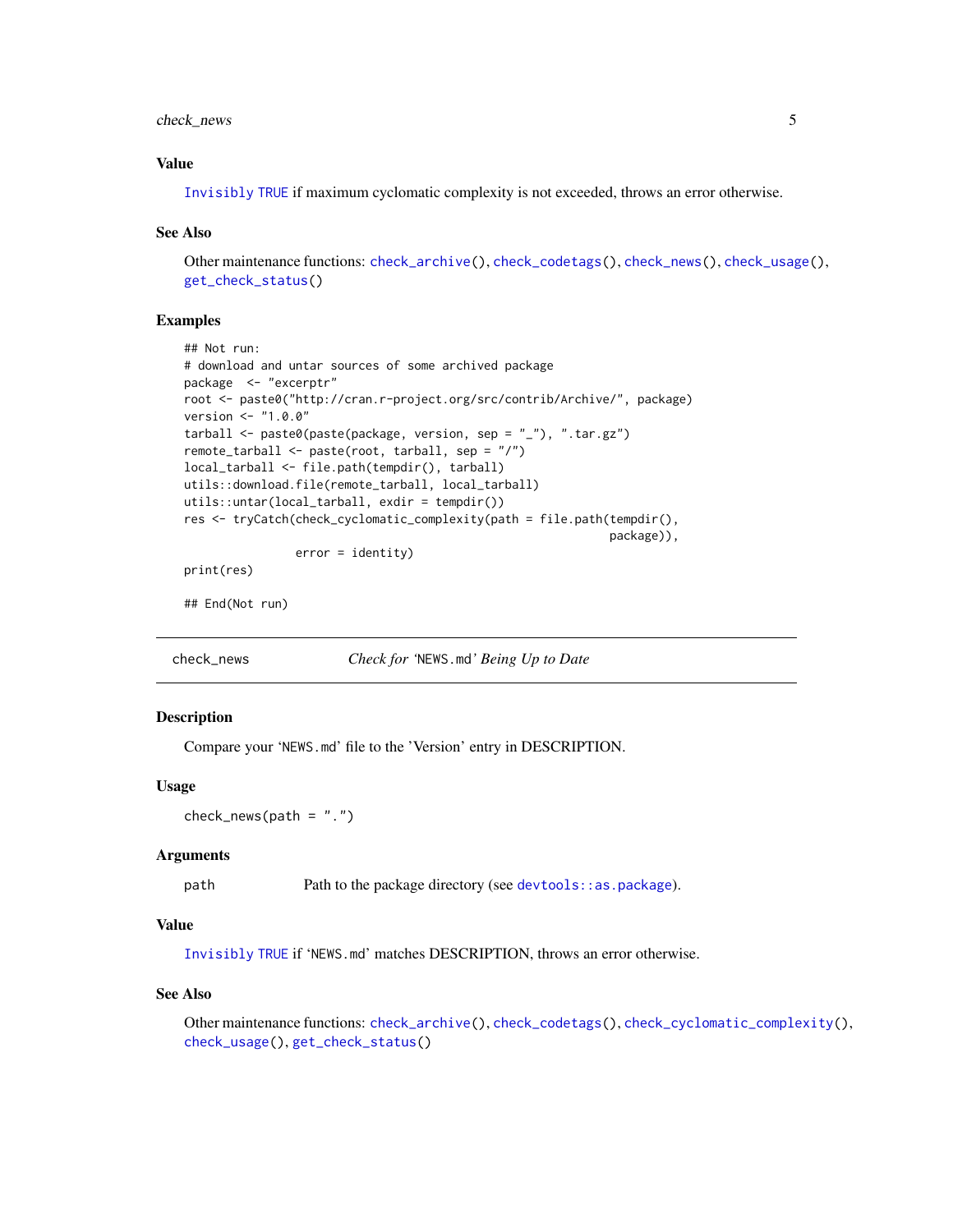<span id="page-5-1"></span><span id="page-5-0"></span>

#### Description

This is just a convenience wrapper to [checkUsagePackage](#page-0-0) (which needs loading of the [development version of the] package).

#### Usage

```
check_usage(path = ".")
```
#### Arguments

path Path to the package directory (see [devtools::as.package](#page-0-0)).

#### Value

A character vector of issues found by [checkUsagePackage](#page-0-0).

#### See Also

Other maintenance functions: [check\\_archive\(](#page-1-1)), [check\\_codetags\(](#page-2-1)), [check\\_cyclomatic\\_complexity\(](#page-3-1)), [check\\_news\(](#page-4-1)), [get\\_check\\_status\(](#page-0-0))

<span id="page-5-2"></span>

create *Create a Package Template*

#### Description

This is just a wrapper to create a package using [usethis::create\\_package](#page-0-0) and infect it using [infect](#page-9-1).

#### Usage

```
create(path, force = TRUE, ...)
```
#### Arguments

| path                    | See usethis:: create_package.                                          |
|-------------------------|------------------------------------------------------------------------|
| force                   | Recursively unlink path before calling usethis:: create_package(path)? |
| $\cdot$ $\cdot$ $\cdot$ | Arguments to be passed to infect.                                      |

#### Value

[Invisibly](#page-0-0) [NULL](#page-0-0).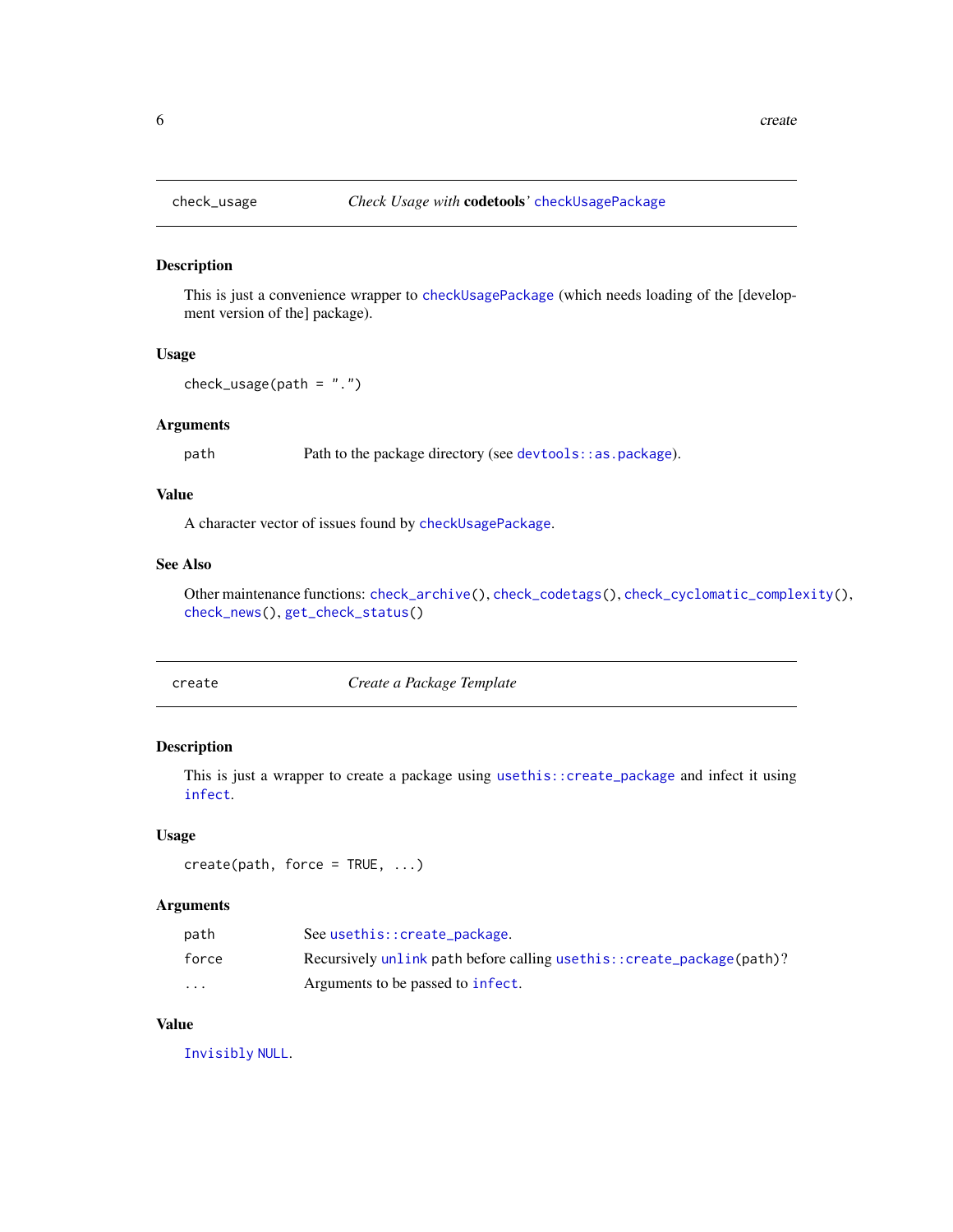#### <span id="page-6-0"></span>get\_options 7

#### See Also

[infect](#page-9-1)

#### Examples

```
path <- file.path(tempdir(), "myFirstPackage")
packager::create(path = path, fakemake = "roxygen2")
list.files(path, recursive = TRUE)
## Not run:
if (require("roxygen2")) {
  ml <- packager::get_package_makelist(is_cran = TRUE)
  d <- file.path(tempdir(), "somePackage")
  dir.create(d)
  packager::create(d, fakemake = FALSE, fakemake = FALSE)
  withr::with_dir(d, fakemake::make("check", ml))
  check_log <- file.path(d, "log", "check.Rout")
  status <- packager::get_check_status(check_log)
  RUnit::checkEqualsNumeric(status[["status"]][["errors"]], 0)
  list.files(d, recursive = TRUE)
  unlink(d, recursive = TRUE)
}
```

```
## End(Not run)
```
<span id="page-6-1"></span>get\_options *Get Options For Packages*

#### Description

A convenience function for [getOption](#page-0-0).

#### Usage

```
get_options(package_name, ..., remove_names = FALSE, flatten_list = TRUE)
```
### Arguments

| package_name | The package's name.               |
|--------------|-----------------------------------|
|              | See getOption.                    |
| remove_names | [boolean(1)]<br>Remove the names? |
| flatten list | [boolean(1)]<br>Return a vector?  |

#### Value

A (possibly named) list or a vector.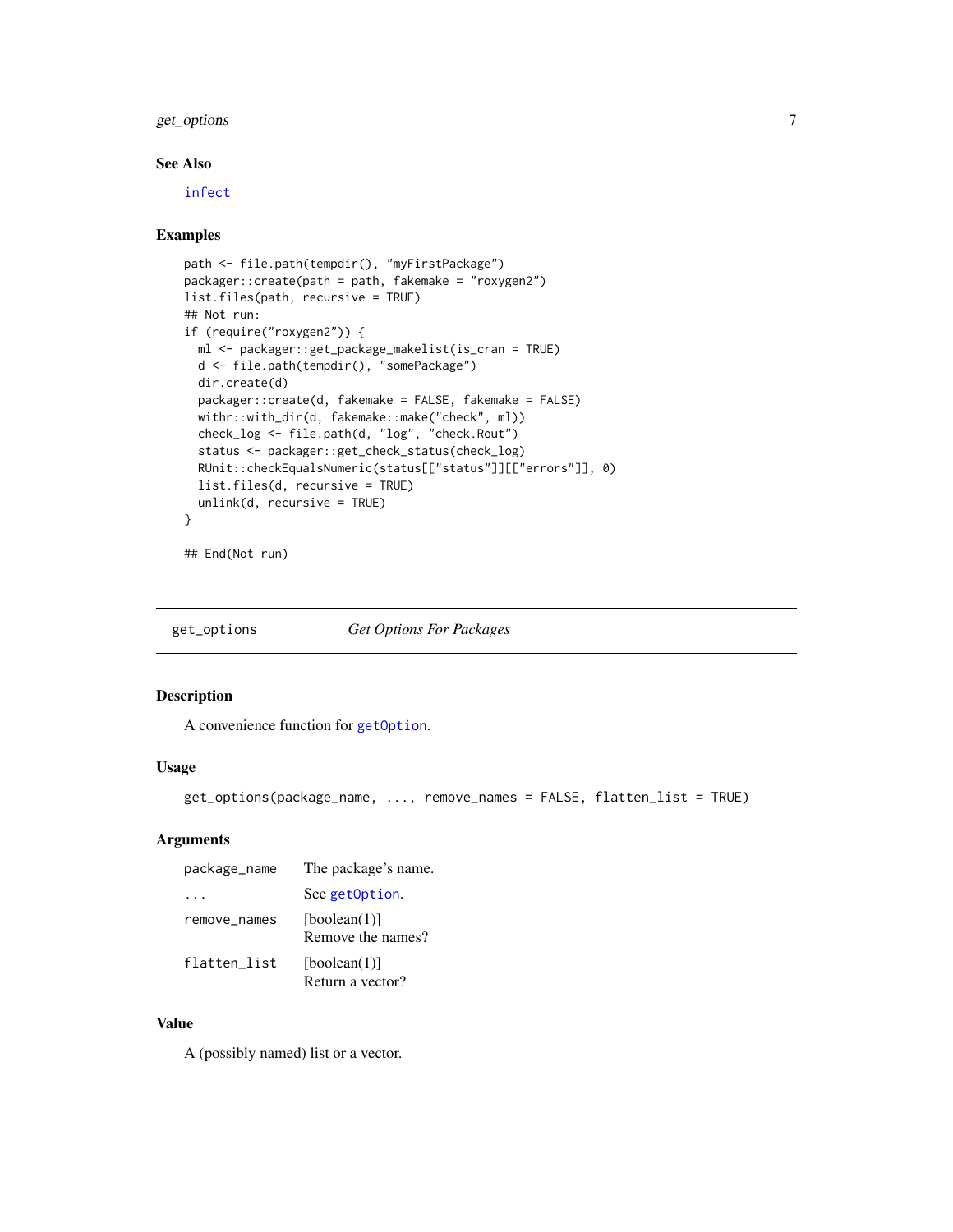#### <span id="page-7-0"></span>See Also

Other option functions: [set\\_options\(](#page-12-1))

<span id="page-7-1"></span>get\_package\_makelist *Provide a* makelist *Suitable for Packages with* packager

#### Description

Provide a makelist Suitable for Packages with packager

#### Usage

```
get_package_makelist(is_cran = FALSE, gitlab_token = NULL)
```
#### Arguments

| is cran      | Streamline makelist for usage on CRAN?                                  |
|--------------|-------------------------------------------------------------------------|
| gitlab_token | A private gitlab token. Used to query logs on https://about.gitlab.com. |

#### Value

A list for [fakemake::make](#page-0-0).

#### Examples

```
ml <- packager::get_package_makelist()
cbind(lapply(ml, function(x) x[["target"]]),
     lapply(ml, function(x) x[["alias"]]))
cl <- packager::get_package_makelist(is_cran = TRUE)
setdiff(sapply(ml, function(x) x[["target"]]),
       sapply(cl, function(x) x[["target"]]))
```
get\_pkg\_archive\_path *Create a Package's Archive Path From the Package's '*DESCRIPTION*'*

#### Description

The archive file does not have to exist. Use file.exists(get\_pkg\_archive\_path()) to test existence.

#### Usage

```
get_pkg_archive_path(path = ".", absolute = TRUE)
```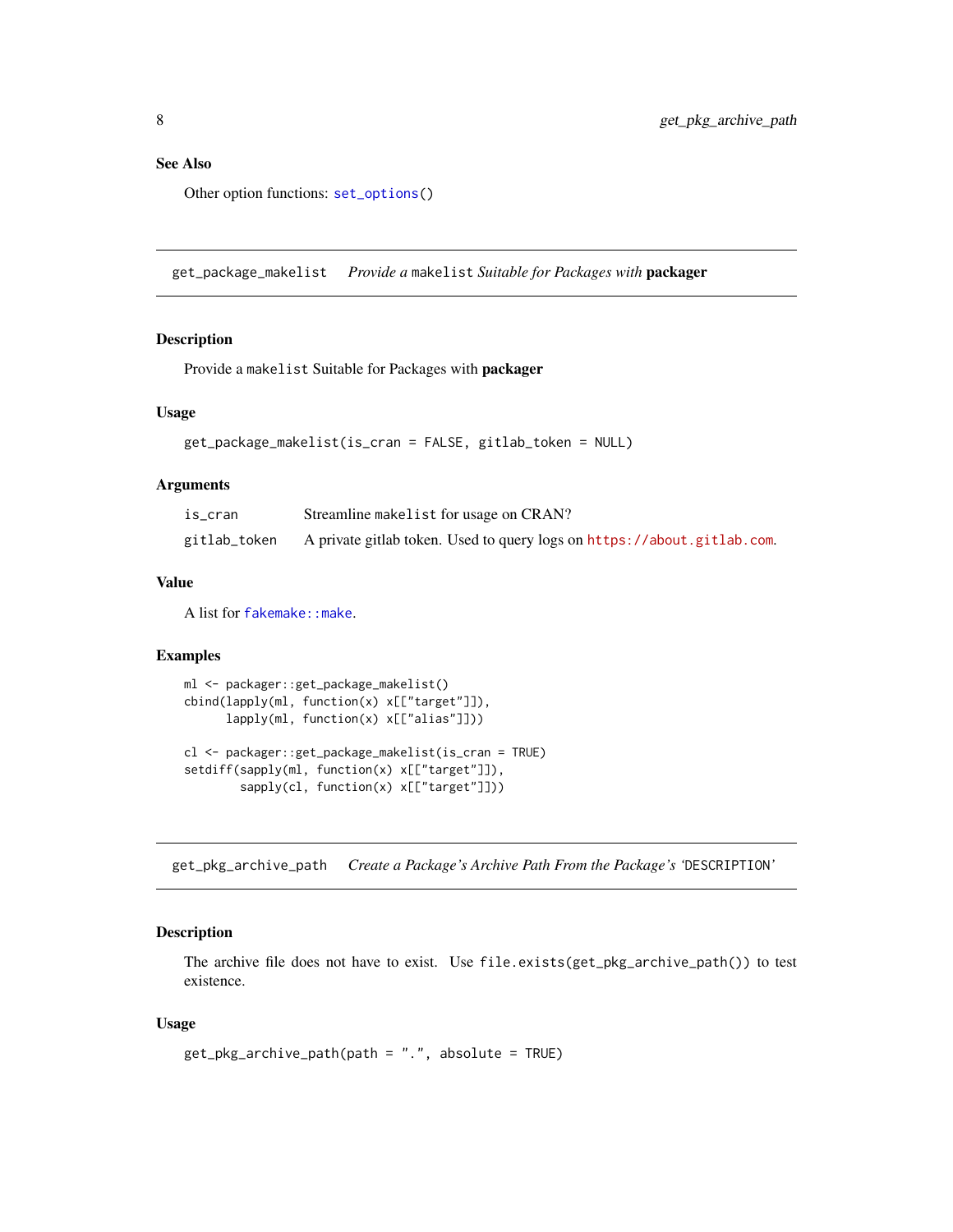### <span id="page-8-0"></span>git\_add\_commit 9

#### Arguments

| path     | Path to the package directory (see devtools: : as . package). |
|----------|---------------------------------------------------------------|
| absolute | Return the absolute path?                                     |

#### Value

Path to the package's archive file.

#### Examples

```
package_path <- file.path(tempdir(), "anRpackage")
usethis::create_package(path = package_path)
print(tarball <- get_pkg_archive_path(package_path))
file.exists(tarball)
```
<span id="page-8-1"></span>git\_add\_commit *Git Add All Changes and Commit*

#### Description

Much like git commit -am"M", where M is the message.

#### Usage

```
git_add_commit(
  path,
  message = "Uncommented Changes: Backing Up",
  untracked = FALSE,
  ...
\mathcal{L}
```
#### Arguments

| path      | The path to the repository.                  |
|-----------|----------------------------------------------|
| message   | The commit message to use.                   |
| untracked | Add files not tracked yet before committing? |
|           | Arguments passed to git2r:: status.          |

#### Value

The return value of [git2r::commit](#page-0-0).

### See Also

Other git wrappers: [git\\_tag\(](#page-9-2))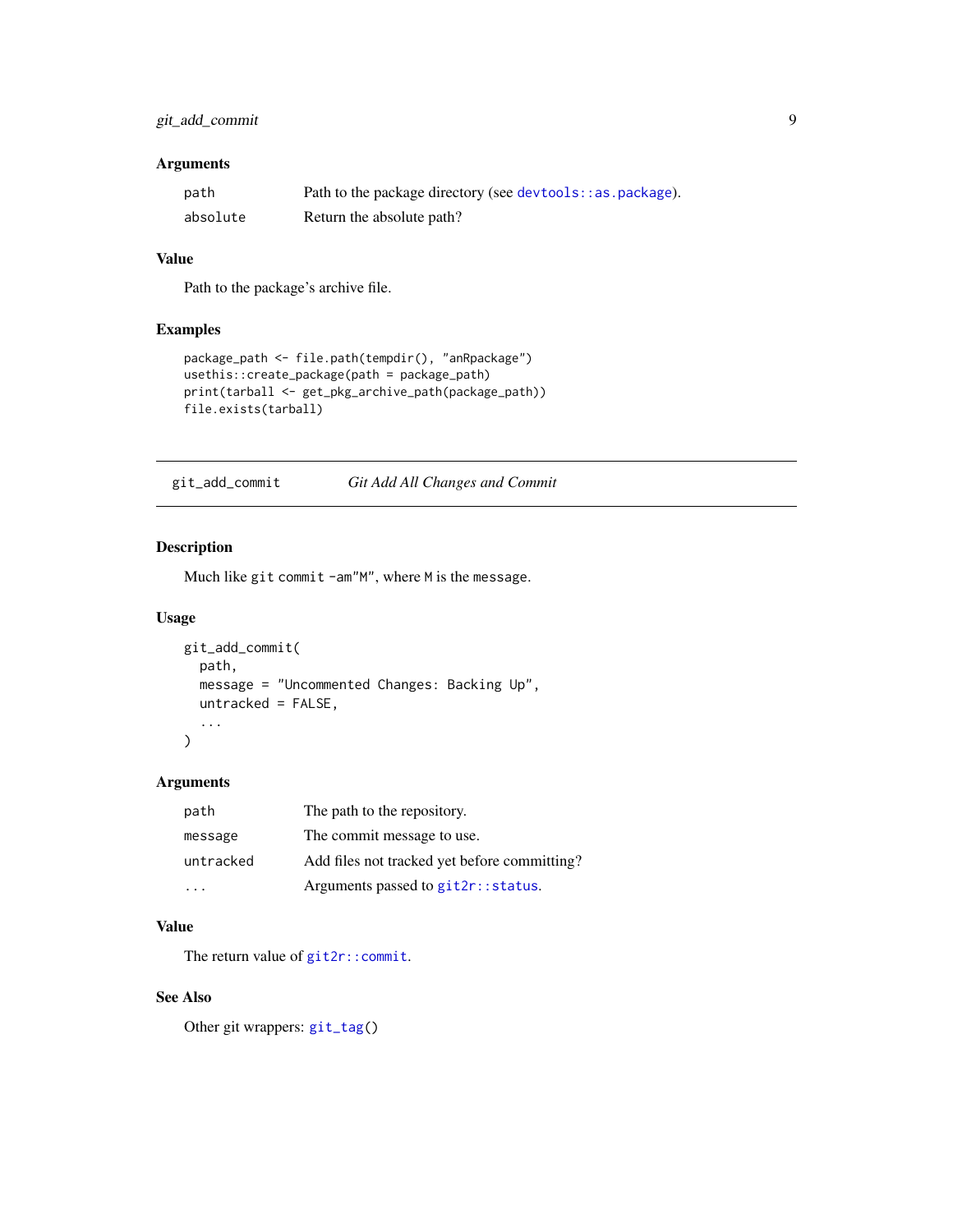#### <span id="page-9-2"></span><span id="page-9-0"></span>Description

This is basically the same as git tag  $-aT$  -m M where T is the version read from the package's DESCRIPTION file and M is given by message (see below).

#### Usage

git\_tag(path = ".", tag\_uncommited = FALSE, message = "CRAN release")

#### Arguments

| path    | Path to the package.                                 |
|---------|------------------------------------------------------|
|         | tag_uncommited Tag if there are uncommitted changes? |
| message | The tag message to be used.                          |

#### Value

[FALSE](#page-0-0) or the value of  $git2r:tag.$ 

#### See Also

Other git wrappers: [git\\_add\\_commit\(](#page-8-1))

<span id="page-9-1"></span>infect *Adjust a Package*

#### Description

Add a variety of extensions to a package (skeleton) and run fakemake: : make on it.

#### Usage

```
infect(path, fakemake = "check", git_add_and_commit = TRUE, ...)
```

| path               | Path to the package directory (see devtools: : as . package).                                            |  |
|--------------------|----------------------------------------------------------------------------------------------------------|--|
| fakemake           | The name for a makelist for <b>fakemake</b> . Set to NULL or FALSE to disable running<br>fakemake::make. |  |
| git_add_and_commit |                                                                                                          |  |
|                    | Add and commit changes in git?                                                                           |  |
| $\cdots$           | Arguments to be passed to set_package_info.                                                              |  |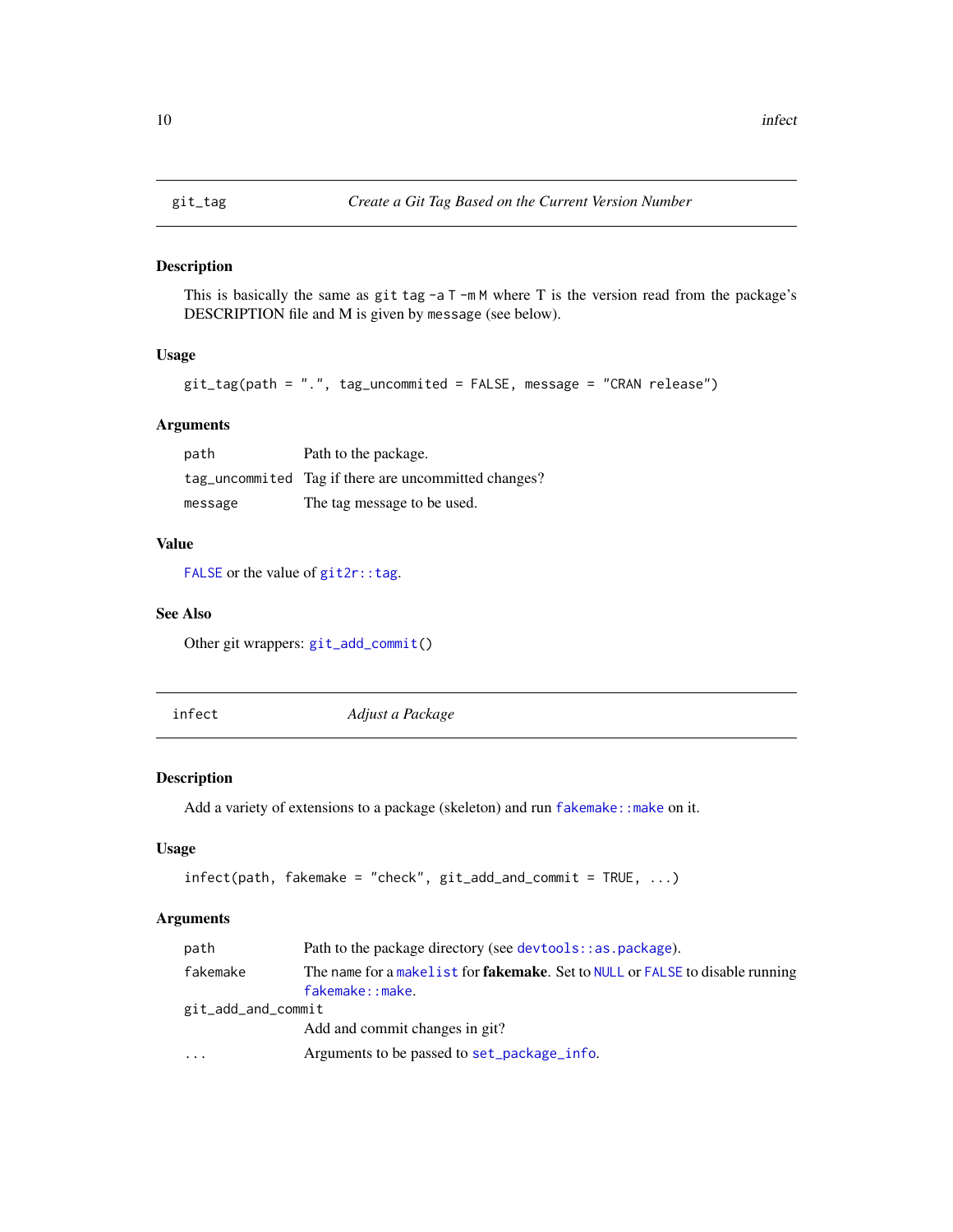#### <span id="page-10-0"></span>lint\_package 11

#### Value

[Invisibly](#page-0-0) [NULL](#page-0-0).

#### See Also

[create](#page-5-2)

#### Examples

```
## Not run:
if (require("roxygen2")) {
path <- file.path(tempdir(), "mySecondPackage")
usethis::create_package(path = path, open = FALSE)
l1 <- list.files(path, recursive = TRUE)
packager::infect(path = path, fakemake = "roxygen2", fakemake = FALSE)
l2 <- list.files(path, recursive = TRUE)
print(l1); print(l2)
unlink(path, recursive = TRUE)
}
## End(Not run)
```
lint\_package *Customize* [lintr::lint\\_package](#page-0-0)

#### Description

lintr now runs cyclocomp, which we use indendently and we don't want to run it twice. So this is just a wrapper to codelintr::lint package where we hardcode the exclusion of unwanted linters (more may be added to lintr) so other packages using packager's 'Makefile' or [get\\_package\\_makelist](#page-7-1) don't have to care of changes to the default linters in lintr.

#### Usage

```
lint_package(path)
```
#### Arguments

path The path to the package, passed to [lintr::lint\\_package](#page-0-0).

#### Value

See the return value of [lintr::lint\\_package](#page-0-0).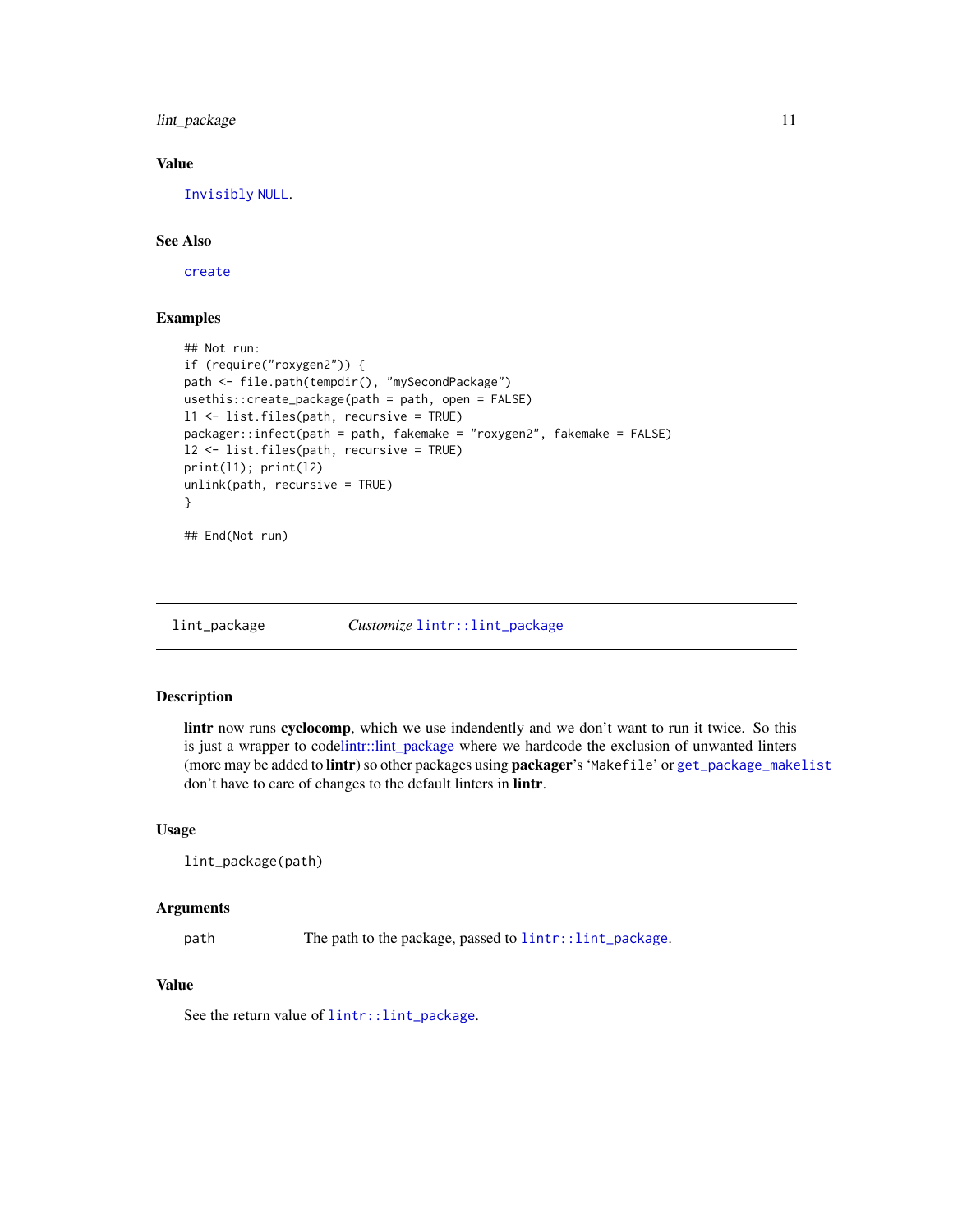<span id="page-11-0"></span>provide\_cran\_comments *Provide a Template for Your Comments To CRAN*

#### Description

[submit](#page-13-1) reads a file 'cran-comments.md'. This function provides a template based on your R version, your R CMD check output and the package's 'NEWS.md'.

#### Usage

```
provide_cran_comments(
  check_log = NULL,
 path = ".'',initial = FALSE,
 write_to_file = TRUE,
 private_token = NULL,
 name = NA,proxy = NULL
)
```
#### Arguments

| check_log     | Deprecated, will be removed in a future release. The local R CMD check log is<br>now supposed to live be 'log/check.(log Rout)'. |
|---------------|----------------------------------------------------------------------------------------------------------------------------------|
| path          | Path to the package directory (see devtools::as.package).                                                                        |
| initial       | Is this an initial submission?                                                                                                   |
| write_to_file | Do write the comment to 'cran-comment.md'?                                                                                       |
| private_token | Provide a private token to access https://about.gitlab.com.                                                                      |
| name          | The name to sign with, if NA, the given name of the package maintainer as<br>stated in file DESCRIPTION is used.                 |
| proxy         | A proxy to use.                                                                                                                  |

### Value

Character vector containing the CRAN comments, which are written to 'cran-comments.md' (see Note).

#### Note

By default this function writes to disk as side effect.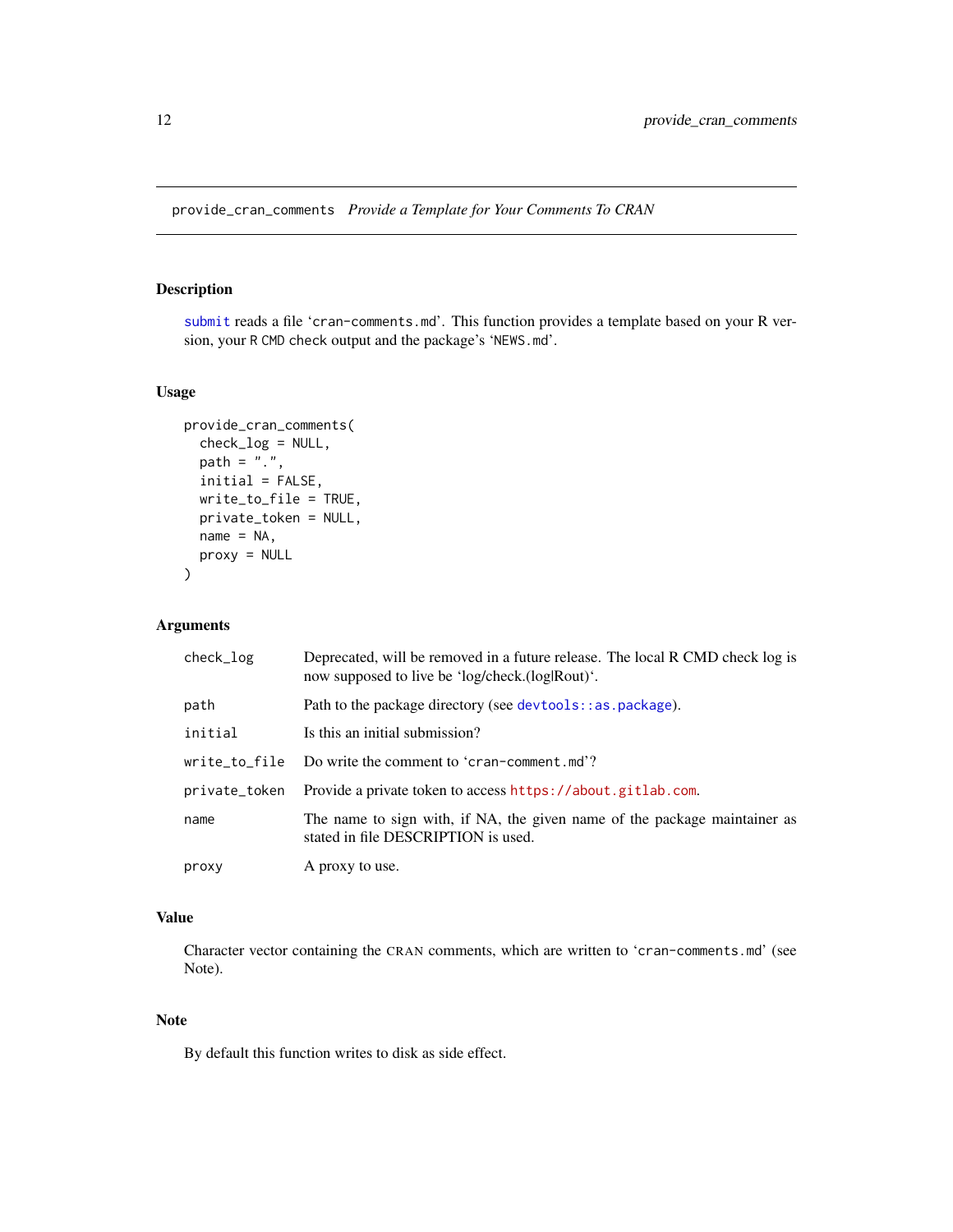#### <span id="page-12-0"></span>set\_options 13

#### Examples

## Not run:

```
if (Sys.info()[["nodename"]] == "fvafrdebianCU") {
    gitlab_token <- readLines(file.path("~", ".gitlab_private_token.txt"))
    proxy <- httr::use_proxy("10.127.255.17", 8080)
   comments <- provide_cran_comments(path = ".",
                                      write_to_file = TRUE,
                                      private_token = gitlab_token,
                                      proxy = proxy)
} else {
   gitlab_token <- readLines(file.path("~", ".gitlab_private_token.txt"))
   comments <- provide_cran_comments(path = ".",
                                      write_to_file = TRUE)#,
                                      private_token = gitlab_token)
}
cat(comments, sep = "")
## End(Not run)
```
<span id="page-12-1"></span>set\_options *Set Options For Packages*

#### Description

A convenience function for [options](#page-0-0).

#### Usage

```
set_options(package_name, ..., overwrite = TRUE)
```
#### Arguments

| package_name | The package's name.                            |
|--------------|------------------------------------------------|
| .            | See options.                                   |
| overwrite    | [boolean(1)]<br>Overwrite options already set? |

#### Value

invisible(TRUE)

#### See Also

Other option functions: [get\\_options\(](#page-6-1))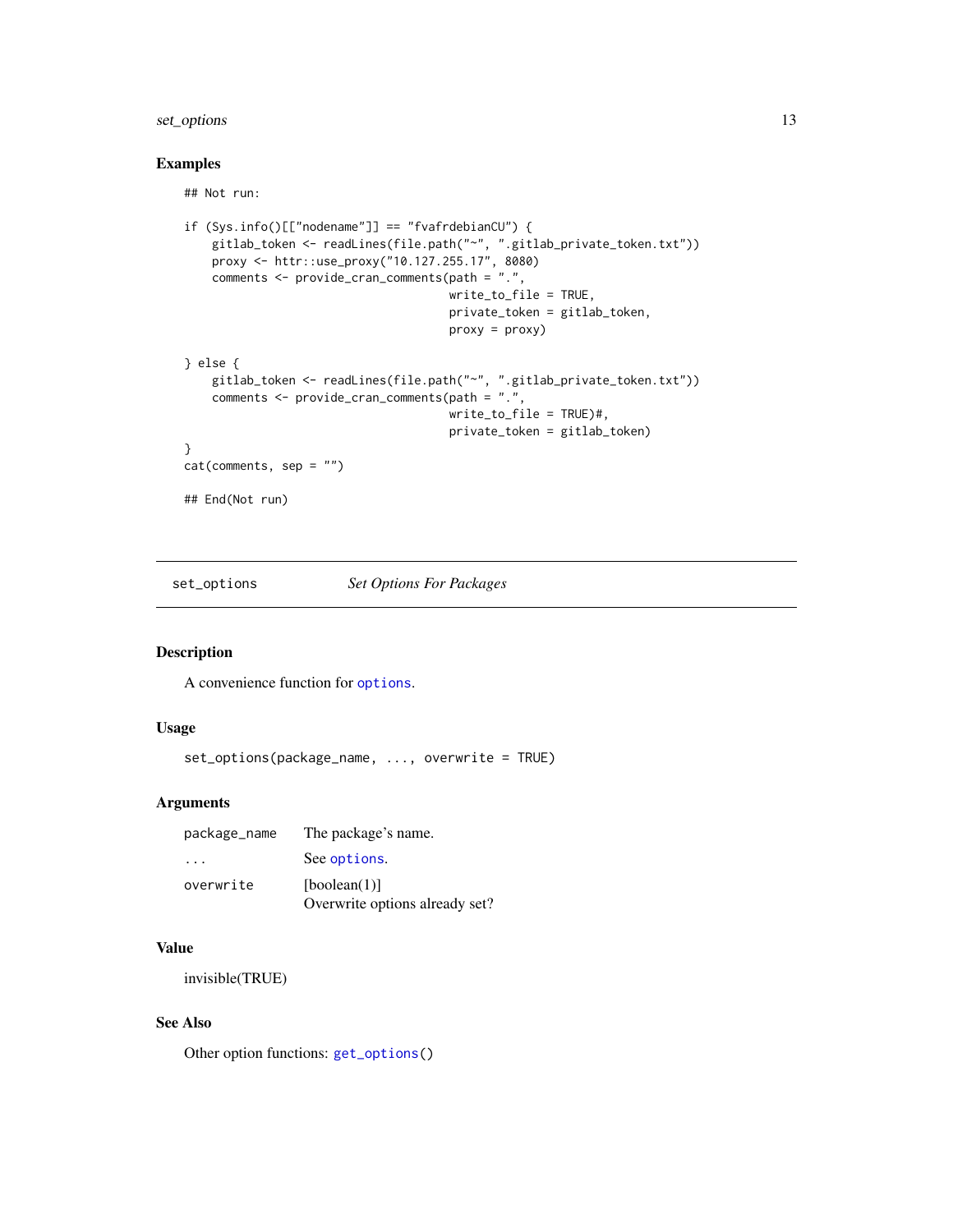<span id="page-13-0"></span>14 submit

#### Examples

```
options("cleanr" = NULL)
defaults <- list(max_file_width = 80, max_file_length = 300,
                   max_{{\text{max}} \to 65, max_{{\text{max}} \to 65} maxsum_{{\text{max}} \to 60},
                   max\_num\_arguments = 5, max\_nesting\_depth = 3,
                   max_line_width = 80, check_return = TRUE)
set_options("cleanr", defaults)
getOption("cleanr")
set_options("cleanr", list(max_line_width = 3,
             max_lines = "This is nonsense!"))
set_options("cleanr", check_return = NULL, max_lines = 4000)
get_options("cleanr")
```
submit *Release a Package to CRAN*

#### <span id="page-13-2"></span>Description

This is a stripped version of **devtools'** [release function](#page-0-0), omitting most of the interactive checks.

#### Usage

```
submit(
 path = "."stop_on_git = TRUE,
 stop_on_devel = TRUE,
 force = FALSE,
  verbose = TRUE
)
release(
 path = ".'',stop_on_git = TRUE,
 stop_on_devel = TRUE,
  force = FALSE,verbose = TRUE
)
```

| path          | The package's root directory.                                                   |
|---------------|---------------------------------------------------------------------------------|
| stop_on_git   | Stop if git has uncommitted changes or is not synced with the origin?           |
| stop_on_devel | Stop if the package has a developement version? (That is, a four part version.) |
| force         | Skip user interaction?                                                          |
| verbose       | Be verbose?                                                                     |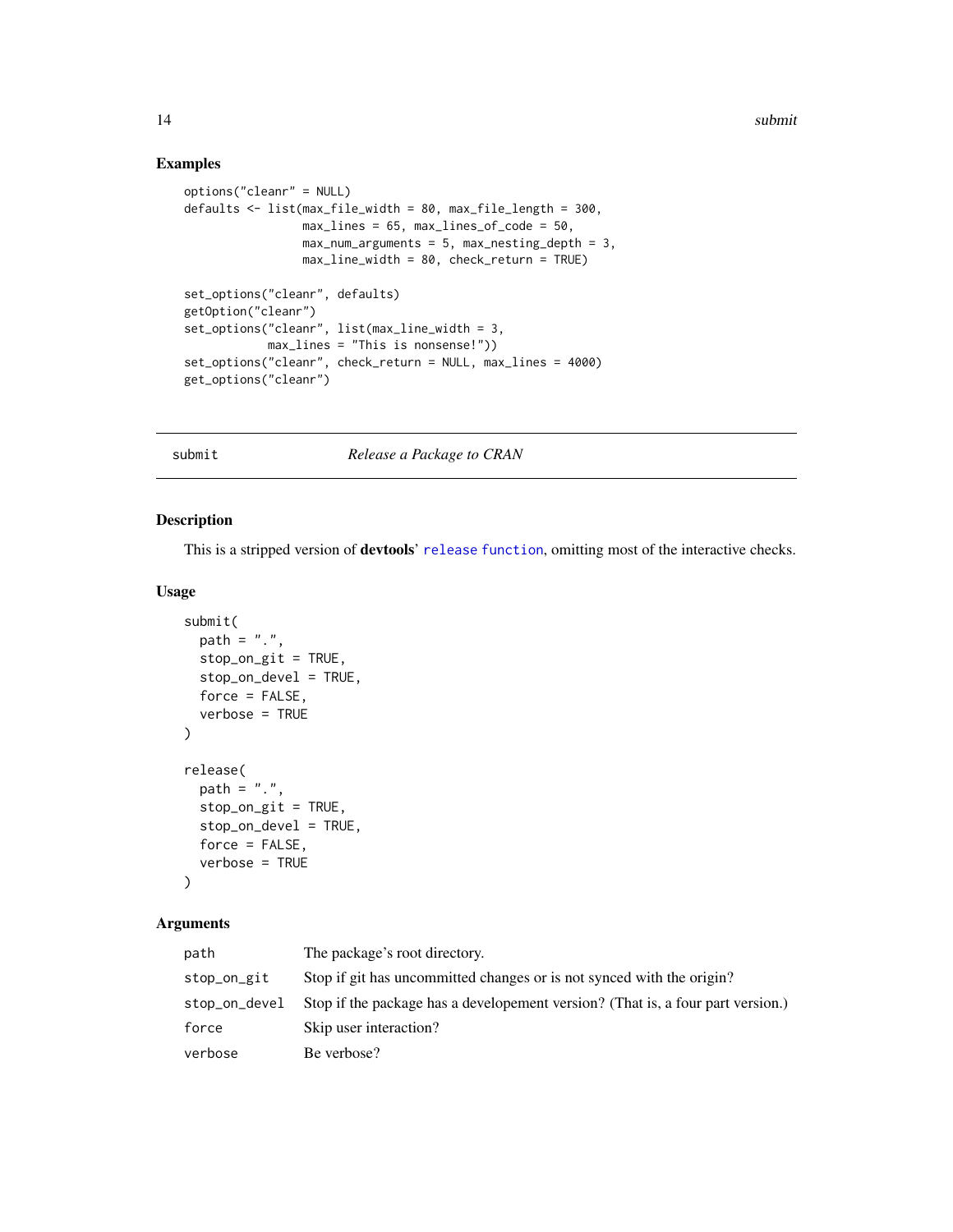<span id="page-14-0"></span>use\_build\_ignore 15

#### Value

[Invisibly](#page-0-0) [NULL](#page-0-0)

#### Note

release is just a link to submit as [release](#page-13-2) is the original function from devtools.

use\_build\_ignore *Add files to '*.Rbuildignore*'*

#### Description

This is verbatim copy of git commit a5e5805ecd630ebc46e080bd78ebcf32322efe3c of usethis. '.Rbuildignore' has a regular expression on each line, but it's usually easier to work with specific file names. By default, will (crudely) turn filenames into regular expressions that will only match these paths. Repeated entries will be silently removed.

#### Usage

```
use_build_ignore(files, escape = TRUE, pkg = ".")
```
#### **Arguments**

| files  | Paths of files.                                                            |
|--------|----------------------------------------------------------------------------|
| escape | If TRUE, the default, will escape . to \ and surround with $\land$ and \$. |
| pkg    | Path to the package directory (see as . package).                          |

#### Value

Nothing, called for its side effect.

use\_dev\_version *Use a Development Version in DESCRIPTION and '*NEWS.md*'*

#### Description

This is much like [usethis::use\\_dev\\_version](#page-0-0), but their conventions keep changing.

#### Usage

```
use_dev_version(path = ".", force = FALSE)
```

```
use_devel_version(path = ".", force = FALSE)
```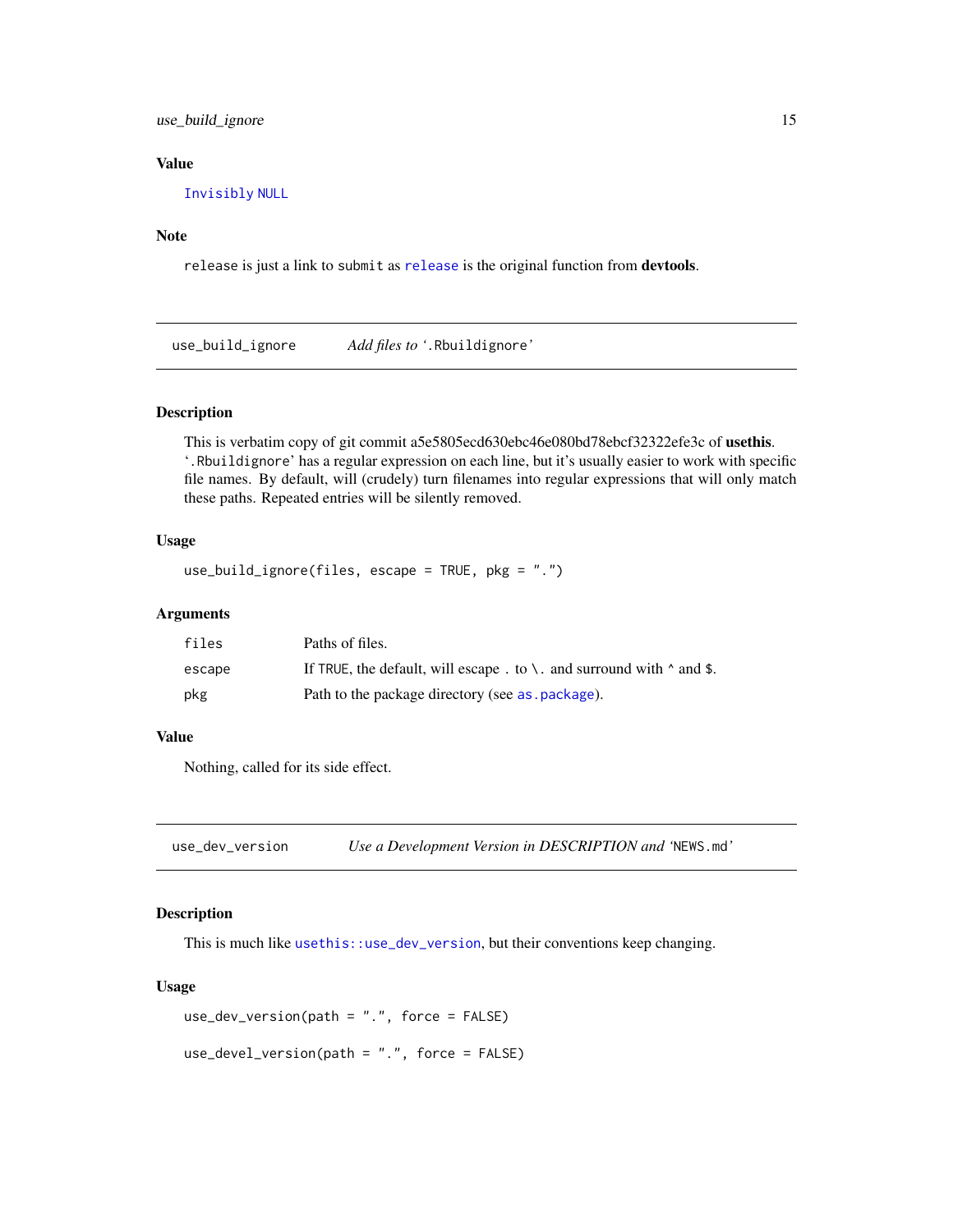#### <span id="page-15-0"></span>Arguments

| path  | Path to the package directory (see devtools: : as . package).      |
|-------|--------------------------------------------------------------------|
| force | Set to TRUE to force version bumping with uncommitted git changes. |

#### Note

From [usethis::use\\_dev\\_version](#page-0-0), the name was use\_dev\_version, but use\_devel\_version seems more natural. But it is just a link.

use\_directory *Use a Directory*

#### Description

Create a directory. this is verbatim copy of git commit a5e5805ecd630ebc46e080bd78ebcf32322efe3c of usethis.

### Usage

use\_directory(path, ignore = FALSE, pkg = ".")

| path   | Path of the directory to create, relative to the project. |
|--------|-----------------------------------------------------------|
| ignore | Add the directory to '. Rhuildignore'?                    |
| pkg    | Path to the package directory (see as . package).         |